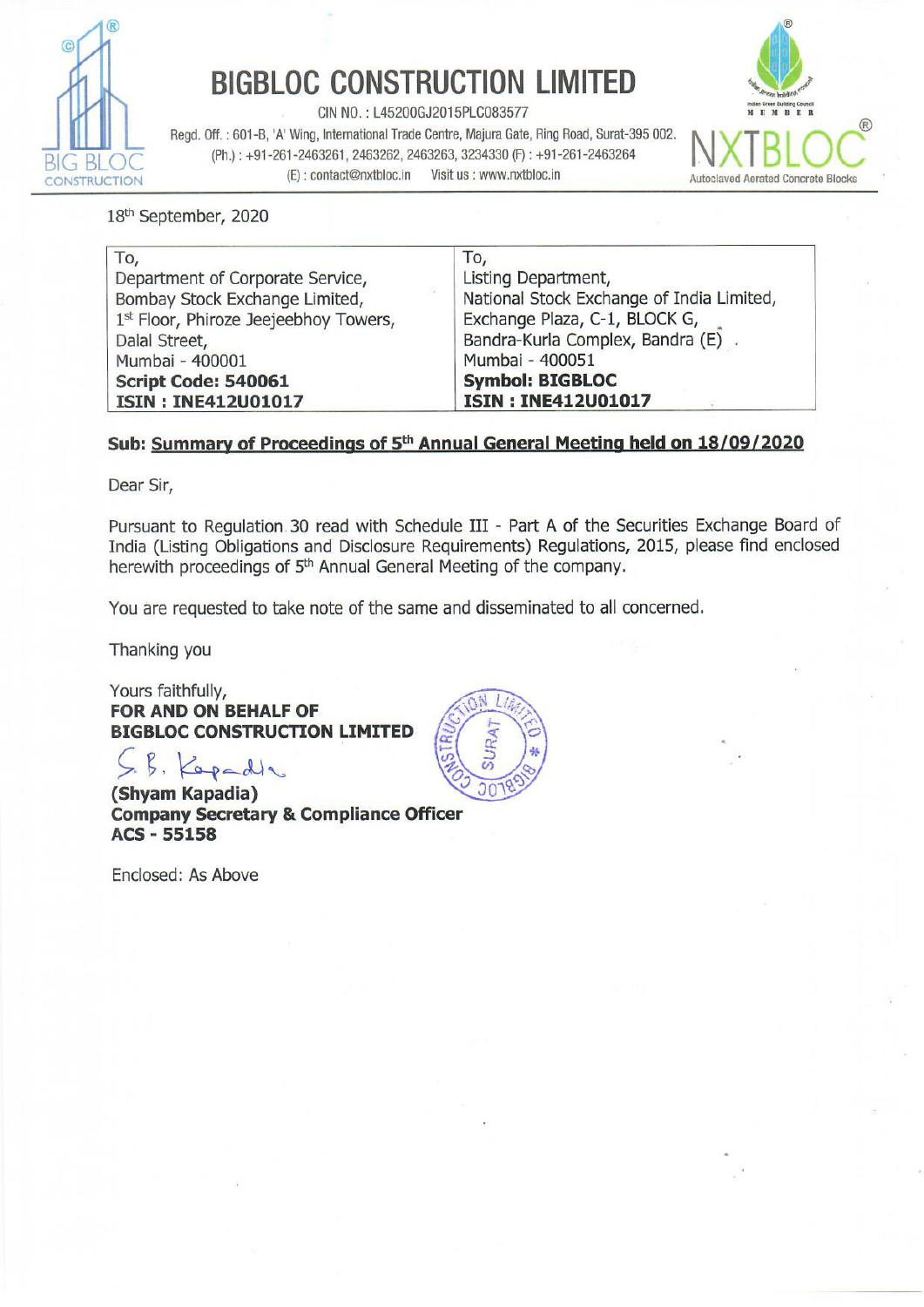

# **BIGBLOC CONSTRUCTION LIMITED**

CIN NO.: L45200GJ2015PLC083577 Regd. Off. : 601-B, 'A' Wing, International Trade Centre, Majura Gate, Ring Road, Surat-395 002. **N. INTERNATION** (Ph.): +91-261-2463261, 2463262, 2463263, 3234330 (F): +91-261-2463264 (©): contact@nxtbloc.in —\_Visit us : www.nxtbloc.in



### Summary of Proceedings of 5<sup>th</sup> Annual General Meeting held on 18<sup>th</sup> September, 2020

The 5<sup>th</sup> Annual General Meeting (AGM) of the members of Bigbloc Construction Limited ("the Company") was held on the Friday, 18" September, 2020 at 6th Floor, A-601/B, International Trade Centre, Majura Gate, Ring Road, Surat — 395002, Gujarat.

Mr. Narayan Saboo, Chairman & Director of the company took the chair at 3.00 p.m. and announced that as the requisite Quorum for the meeting was present and therefore the meeting was called in order. The Chairman welcomed the members to the 5<sup>th</sup> Annual General Meeting of the Company and introduced the directors present at the meeting. Thereafter, the Chairman delivered speech. The Notice of AGM and Director's Report were taken as read with the permission of the members present. Auditor's Report was read before the meeting for discussion on the Annual Accounts. The Chairman then, invited the members for asking any queries/concerns on the company's account and business. All the queries raised were responded to the satisfaction of the members present at meeting.

businesses as set out in the Notice of 5<sup>th</sup> AGM<br>members that the remote e-voting facility was<br>2020 (9:00 am) and ends on Thursday, 17<sup>th</sup> spallot paper was made available at the AGM ve<br>votes through remote e-voting facil The Company Secretary informed the members that the Company has provided the remote evoting facility of NSDL to the members to cast their votes electronically in respect of all the businesses as set out in the Notice of 5<sup>th</sup> AGM dated 07.08.2020. Further it was informed the members that the remote e-voting facility was made available from Monday, 14th September, 2020 (9:00 am) and ends on Thursday,  $17<sup>th</sup>$  September, 2020 (5:00 pm) and that voting by ballot paper was made available at the AGM venue for those members who had not cast their votes through remote e-voting facility. Mr. Dhiren R Dave, Practising Company Secretary, Surat was acting as the Scrutinizer for scrutinizing the remote e-voting process and conducting the voting process at AGM venue by ballot paper in a fair and transparent manner. Regal off. 3601-8, 'A' Win (1.145200532019)<br>
Regal off. 3601-8, 'A' Wing, International Trade Cente, (Ph.): +91-261-2463261, 2463262, 2463262, 2463263, 37<br>
(E): contact@mxtbioc.in Visit us<br> **Summary of Proceedings of 5th** CrioN (e): conacted Nation That Summary of Proceedings of 5<sup>th</sup> Annual General Meeting (AGM) of the Company") was held on the Friday, 18<sup>th</sup> Septer Trade Centre, Majura Gate, Ring Road, Surat – 3<br>Mr. Narayan Saboo, Chairm **Summary or Proceedings or S<sup>on</sup> Annual General Meeting (AGM) of the Company") was held on the Friday, 18<sup>th</sup> Septer Trade Centre, Majura Gate, Ring Road, Surat – 3<br>Mr. Narayan Saboo, Chairman & Director of the manumenced** Comparing ) was near on the Friday, 18<sup>o</sup> September Trade Centre, Majura Gate, Ring Road, Surat – 3<br>
Mr. Narayan Saboo, Chairman & Director of the announced that as the requisite Quorum for the was called in order. The Ch Mr. Narayan Saboo, Chairman & Director of the monduced that as the requisite Quorum for the was called in order. The Chairman welomed the the Company and introduced the directors predivered speech. The Notice of AGM and D

The following items of business as per Notice of AGM dated 07.08.2020 were transacted through remote e-voting and voting by ballot paper at the AGM venue.

### ORDINARY BUSINESS

- 1. Adoption of Audited Standalone and Consolidated Financial Statements for the financial year ended March 31, 2020, together with the Reports of the Board of Directors and the Auditors thereon. (Ordinary Resolution)
- 2. To declare the final dividend of 0.25 per equity share for the financial year ended 31st March, 2020. (Ordinary Resolution)
- 3. To appoint a Director in the place of Mr. Narayan Saboo (DIN No. 00223324), who retire by rotation in terms of Section 152(6) of Companies Act, 2013 and being eligible, offers himself for re-appointment. (Ordinary Resolution)
- 4. Re-appointment of Statutory Auditors of the Company and fix their Remuneration (Ordinary Resolution)